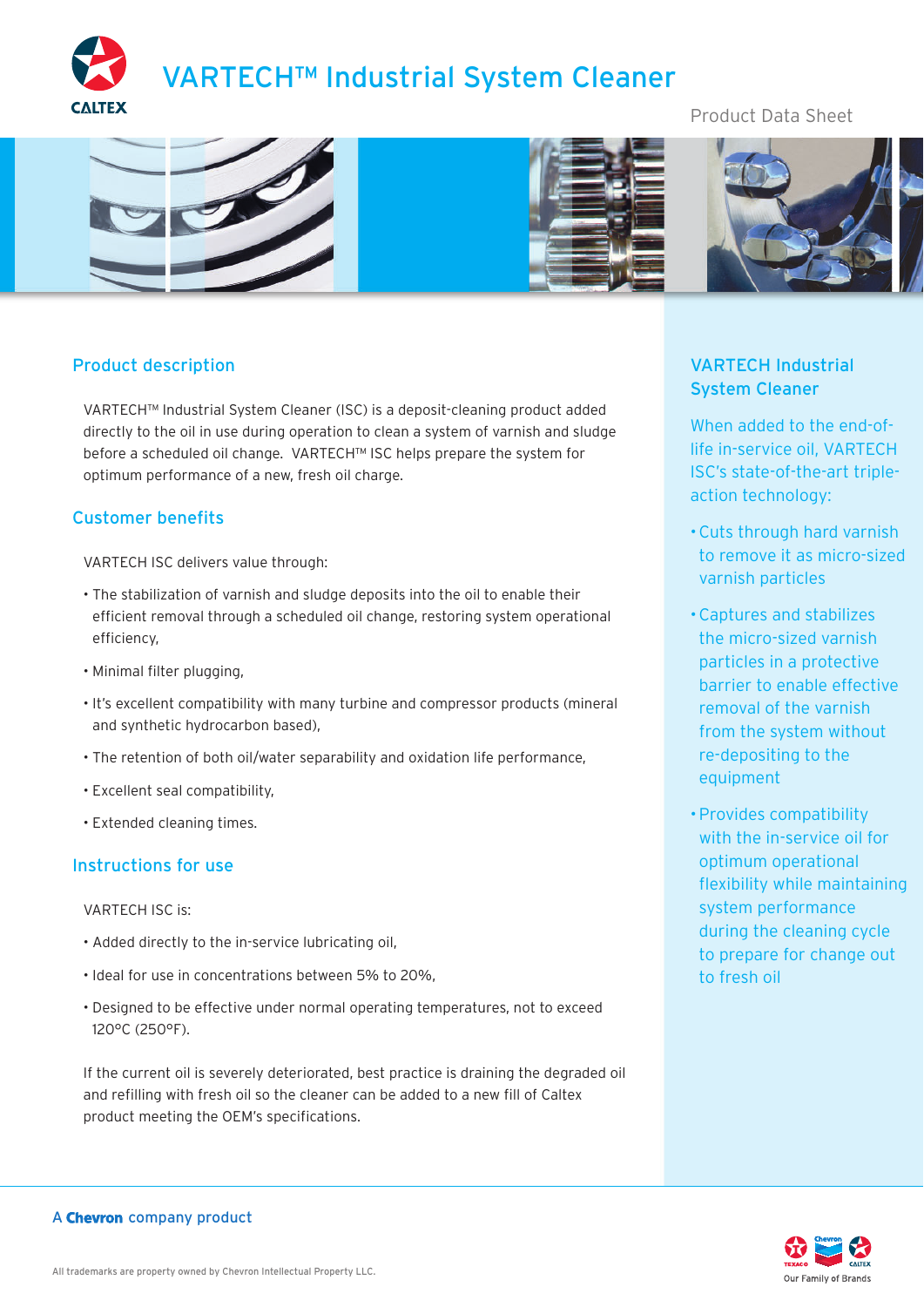

1) Use the table below to select the cleaner treat rate and cleaning duration. Calculate the amount of system cleaner required.

| <b>SYSTEM CONDITION</b>                          | <b>RECOMMENDED TREAT RATE</b><br>$(VOL\%)$ | RECOMMENDED DURATION*Y<br>(DAYS) |
|--------------------------------------------------|--------------------------------------------|----------------------------------|
| <b>Reconditioning Maintenance</b>                | $5 - 10$                                   | $1 - 7$                          |
| Heavy Deposit Removal/<br>Deeper System Cleaning | $10 - 20$                                  | $7 - 30$                         |

*\* Durations beyond times those listed above are possible but contact your Caltex Representative for additional guidance and information.*

*¥ All systems, particularly those with lower operating temperatures, generally benefit from longer cleaner circulation durations.*

- 2) Install a fresh set of filters to maximize varnish and deposit collection.
- 3) Ensure additional filters are available as filter changes may be required due to the release of varnish and other deposits.
- 4) If needed, drain an adequate volume of in-service oil to ensure maximum fill levels are not exceeded when adding the system cleaner.
- 5) Add VARTECH™ ISC to the system up to the selected treat rate, ideally while the oil is circulating.
- 6) Operate the equipment as normal for the selected duration and monitor filters for increased differential pressure. Replace blocked filters as required.
- 7) Drain the oil-cleaner mixture from the system while it is still warm and recently circulated. Ensure safe handling temperatures. When possible, drain locations in the system where oil may be trapped, e.g., filter housings, coolers, piping, degassing tanks, etc.
- 8) When possible, manually clean any accessible settled deposits and residual oil/cleaner mixture from the reservoir.
- 9) Industry best practice recommends a system rinse\*\* when changing oil. A rinse is particularly important when any of the following conditions exist:
	- a. Prior to cleaning, the in-service oil was experiencing rapid oil degradation or was extremely degraded,
	- b. Prior to cleaning, there were severe deposits in the system,
	- c. More than 10% of the oil-cleaner mixture remains after draining.